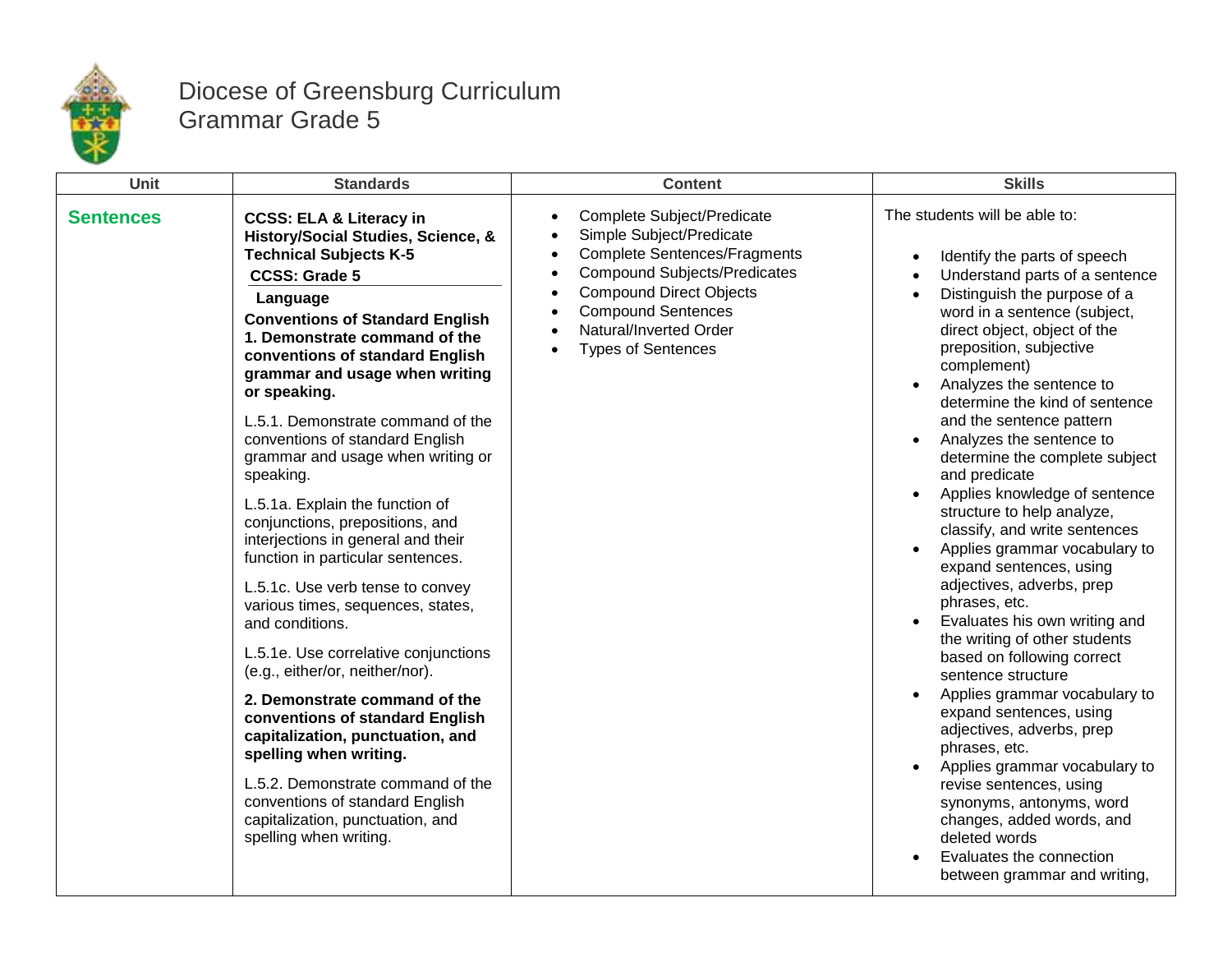| Unit | <b>Standards</b>                                                                                                                                                                                                                                                                         | <b>Content</b> | <b>Skills</b>                                                                                                                                                                           |
|------|------------------------------------------------------------------------------------------------------------------------------------------------------------------------------------------------------------------------------------------------------------------------------------------|----------------|-----------------------------------------------------------------------------------------------------------------------------------------------------------------------------------------|
|      | <b>Vocabulary Acquisition and Use</b><br>4. Determine or clarify the<br>meaning of unknown and<br>multiple-meaning words and<br>phrases by using context clues,<br>analyzing meaningful word parts,<br>and consulting general and<br>specialized reference materials,<br>as appropriate. |                | using this knowledge to write,<br>revise, and edit his writing and<br>the writing of others<br>Applies knowledge of sentence<br>structure to write sentences,<br>paragraphs, and essays |
|      | L.5.4c. Consult reference materials<br>(e.g., dictionaries, glossaries,<br>thesauruses), both print and digital,<br>to find the pronunciation and<br>determine or clarify the precise<br>meaning of key words and phrases.                                                               |                |                                                                                                                                                                                         |
|      | 5. Demonstrate understanding of<br>word relationships and nuances<br>in word meanings.                                                                                                                                                                                                   |                |                                                                                                                                                                                         |
|      | L.5.5c. Use the relationship between<br>particular words (e.g., synonyms,<br>antonyms, homographs) to better<br>understand each of the words.                                                                                                                                            |                |                                                                                                                                                                                         |
|      | <b>Language Progressive Skills</b>                                                                                                                                                                                                                                                       |                |                                                                                                                                                                                         |
|      | L.3.1f. Ensure subject-verb and<br>pronoun-antecedent agreement.                                                                                                                                                                                                                         |                |                                                                                                                                                                                         |
|      | L.3.3a. Choose words and phrases<br>for effect.                                                                                                                                                                                                                                          |                |                                                                                                                                                                                         |
|      | L.4.1f. Produce complete sentences,<br>recognizing and correcting<br>inappropriate fragments and run-<br>ons.                                                                                                                                                                            |                |                                                                                                                                                                                         |
|      | L.4.3b. Choose punctuation for<br>effect.                                                                                                                                                                                                                                                |                |                                                                                                                                                                                         |
|      | © Copyright 2010. National<br>Governors Association Center for<br>Best Practices and Council of Chief<br>State School Officers. All rights<br>reserved.                                                                                                                                  |                |                                                                                                                                                                                         |
|      |                                                                                                                                                                                                                                                                                          |                |                                                                                                                                                                                         |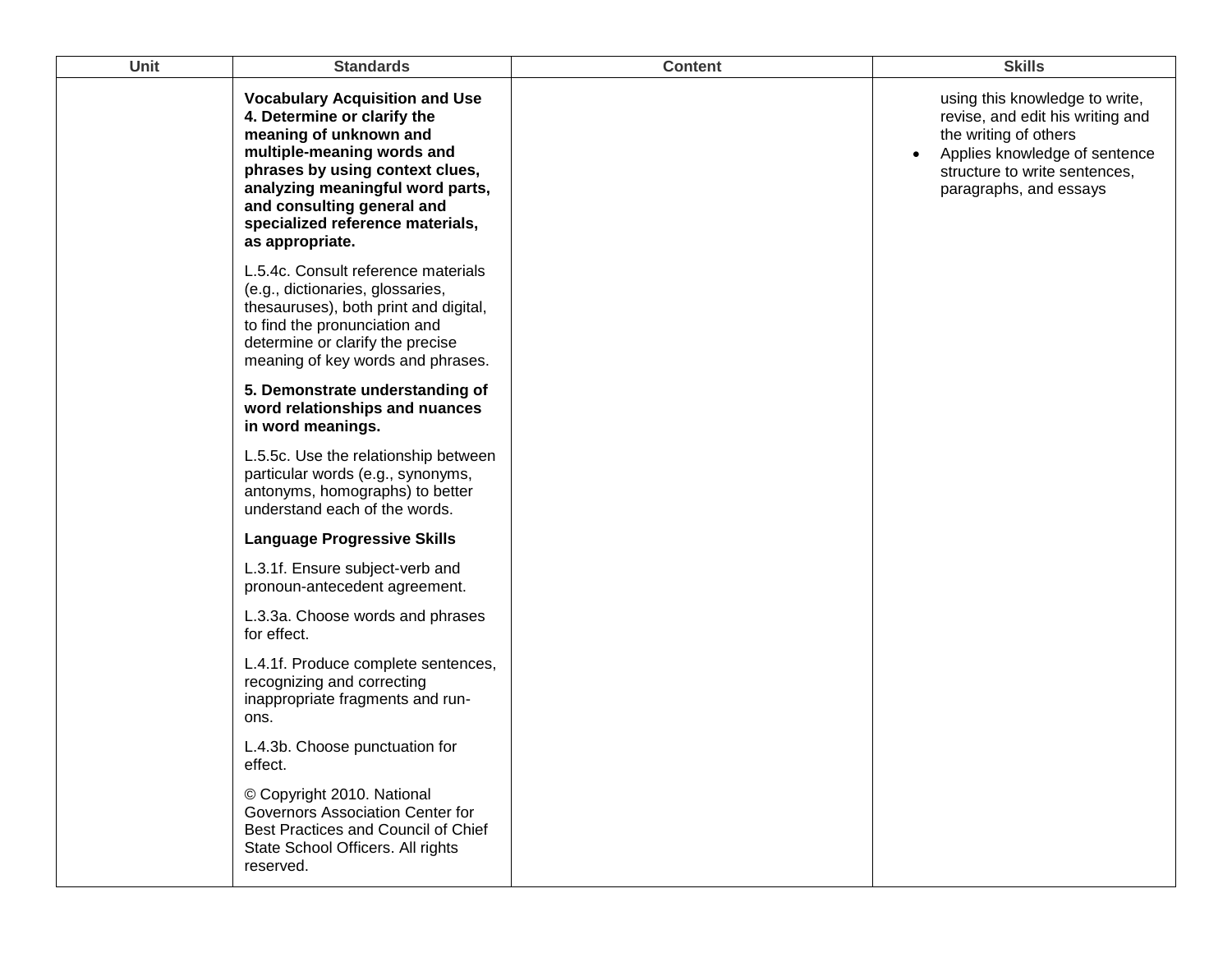| <b>Unit</b>  | <b>Standards</b>                                                                                                                                                                                                                                                                                                                                                                                                                                                                                                                                                                                                                                                                                                                                                                                                                                                                                                                                                                                                                                                                                                                                                                                                     | <b>Content</b>                                                                                                                   | <b>Skills</b>                                                                                                                                                                                                                                                                                                                                                                                                                                                                                                                                                                                                                                                                                                                     |
|--------------|----------------------------------------------------------------------------------------------------------------------------------------------------------------------------------------------------------------------------------------------------------------------------------------------------------------------------------------------------------------------------------------------------------------------------------------------------------------------------------------------------------------------------------------------------------------------------------------------------------------------------------------------------------------------------------------------------------------------------------------------------------------------------------------------------------------------------------------------------------------------------------------------------------------------------------------------------------------------------------------------------------------------------------------------------------------------------------------------------------------------------------------------------------------------------------------------------------------------|----------------------------------------------------------------------------------------------------------------------------------|-----------------------------------------------------------------------------------------------------------------------------------------------------------------------------------------------------------------------------------------------------------------------------------------------------------------------------------------------------------------------------------------------------------------------------------------------------------------------------------------------------------------------------------------------------------------------------------------------------------------------------------------------------------------------------------------------------------------------------------|
|              |                                                                                                                                                                                                                                                                                                                                                                                                                                                                                                                                                                                                                                                                                                                                                                                                                                                                                                                                                                                                                                                                                                                                                                                                                      |                                                                                                                                  |                                                                                                                                                                                                                                                                                                                                                                                                                                                                                                                                                                                                                                                                                                                                   |
| <b>Nouns</b> | <b>CCSS: ELA &amp; Literacy in</b><br>History/Social Studies, Science, &<br><b>Technical Subjects K-5</b><br><b>CCSS: Grade 5</b><br>Language<br><b>Conventions of Standard English</b><br>1. Demonstrate command of the<br>conventions of standard English<br>grammar and usage when writing<br>or speaking.<br>L.5.1. Demonstrate command of the<br>conventions of standard English<br>grammar and usage when writing or<br>speaking.<br>2. Demonstrate command of the<br>conventions of standard English<br>capitalization, punctuation, and<br>spelling when writing.<br>L.5.2. Demonstrate command of the<br>conventions of standard English<br>capitalization, punctuation, and<br>spelling when writing.<br><b>Knowledge of Language</b><br>3. Apply knowledge of language<br>to understand how language<br>functions in different contexts, to<br>make effective choices for<br>meaning or style, and to<br>comprehend more fully when<br>reading or listening.<br>L.5.3. Use knowledge of language<br>and its conventions when writing,<br>speaking, reading, or listening.<br><b>Vocabulary Acquisition and Use</b><br>4. Determine or clarify the<br>meaning of unknown and<br>multiple-meaning words and | <b>Nouns</b><br>Common/Proper<br>$\bullet$<br>Gender/Number<br>$\bullet$<br>Nominative/Objective Case<br>$\bullet$<br>Possessive | The students will be able to:<br>Identify nouns<br>$\bullet$<br>Distinguish between common<br>and proper nouns<br>Identify the gender and number<br>$\bullet$<br>of nouns<br>Form plural nouns correctly<br>$\bullet$<br>Form the possessive of singular<br>$\bullet$<br>and plural nouns<br>Identify the subject and<br>$\bullet$<br>subjective complement in a<br>sentence, to categorize subjects<br>and subjective complements as<br>belonging in the nominative<br>case.<br>Identify the direct object of a<br>verb and the object of a<br>preposition, to distinguish<br>between the direct object and<br>the object of a preposition in the<br>objective case, to distinguish<br>between nominative and<br>objective case. |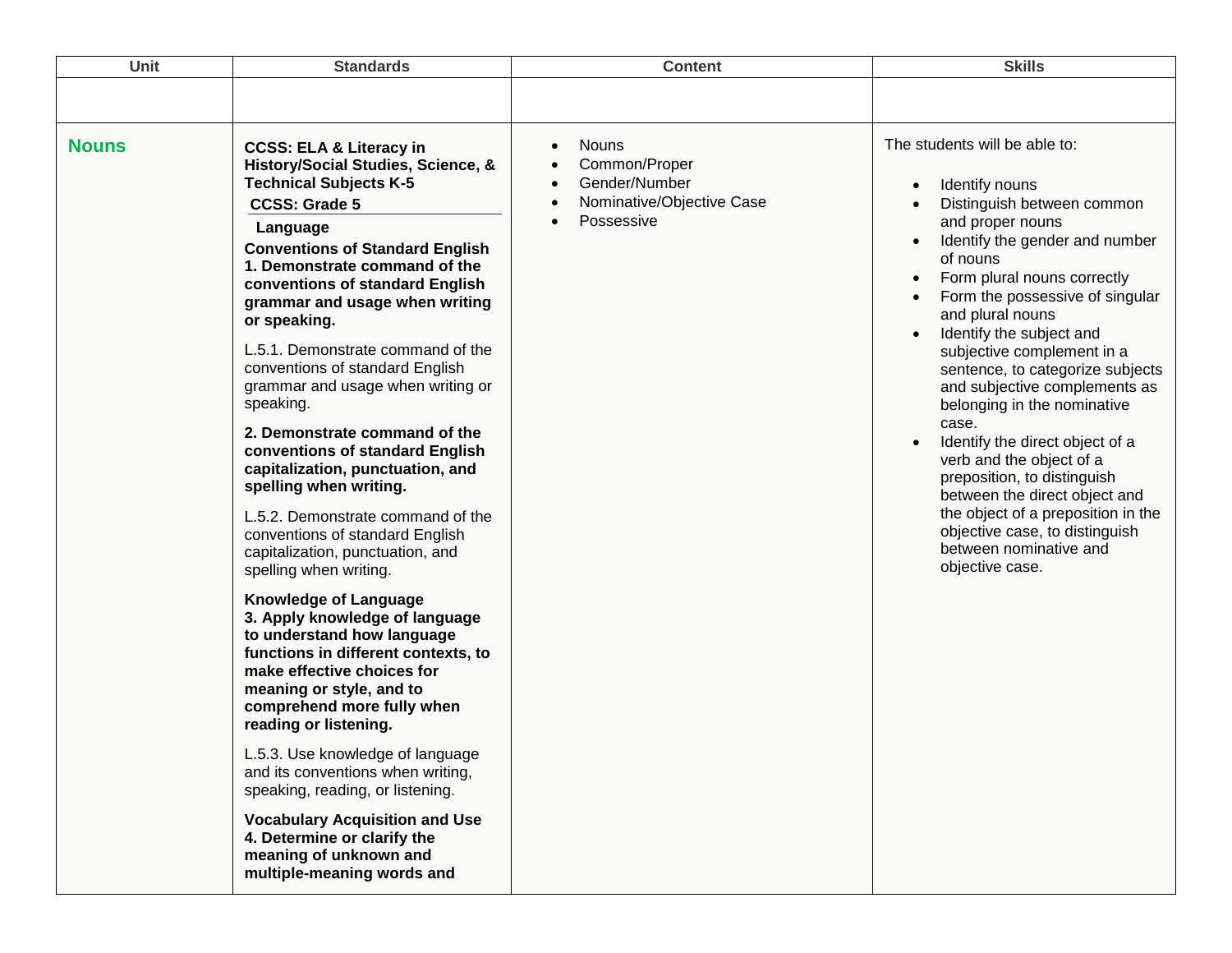| <b>Unit</b>     | <b>Standards</b>                                                                                                                                                                                                           | <b>Content</b>                                                                                                                                                        | <b>Skills</b>                                                                                                                    |
|-----------------|----------------------------------------------------------------------------------------------------------------------------------------------------------------------------------------------------------------------------|-----------------------------------------------------------------------------------------------------------------------------------------------------------------------|----------------------------------------------------------------------------------------------------------------------------------|
|                 | phrases by using context clues,<br>analyzing meaningful word parts,<br>and consulting general and<br>specialized reference materials,<br>as appropriate.                                                                   |                                                                                                                                                                       |                                                                                                                                  |
|                 | L.5.4c. Consult reference materials<br>(e.g., dictionaries, glossaries,<br>thesauruses), both print and digital,<br>to find the pronunciation and<br>determine or clarify the precise<br>meaning of key words and phrases. |                                                                                                                                                                       |                                                                                                                                  |
|                 | 5. Demonstrate understanding of<br>word relationships and nuances<br>in word meanings.                                                                                                                                     |                                                                                                                                                                       |                                                                                                                                  |
|                 | L.5.5c. Use the relationship between<br>particular words (e.g., synonyms,<br>antonyms, homographs) to better<br>understand each of the words.                                                                              |                                                                                                                                                                       |                                                                                                                                  |
|                 | <b>Language Progressive Skills</b>                                                                                                                                                                                         |                                                                                                                                                                       |                                                                                                                                  |
|                 | L.3.3a. Choose words and phrases<br>for effect.                                                                                                                                                                            |                                                                                                                                                                       |                                                                                                                                  |
|                 | L.4.1f. Produce complete sentences,<br>recognizing and correcting<br>inappropriate fragments and run-<br>ons.                                                                                                              |                                                                                                                                                                       |                                                                                                                                  |
|                 | © Copyright 2010. National<br>Governors Association Center for<br>Best Practices and Council of Chief<br>State School Officers. All rights<br>reserved.                                                                    |                                                                                                                                                                       |                                                                                                                                  |
| <b>Pronouns</b> | <b>CCSS: ELA &amp; Literacy in</b><br>History/Social Studies, Science, &<br><b>Technical Subjects K-5</b><br><b>CCSS: Grade 5</b><br>Language                                                                              | Pronouns<br>Personal Pronouns (Speaker, Spoken<br>To, Spoken About)<br>Nominative/Objective Case<br>$\bullet$<br>(Subject/Object)<br>Possessive Pronouns<br>$\bullet$ | The students will be able to:<br>Identify pronouns<br>$\bullet$<br>Classify personal pronouns as<br>words that take the place of |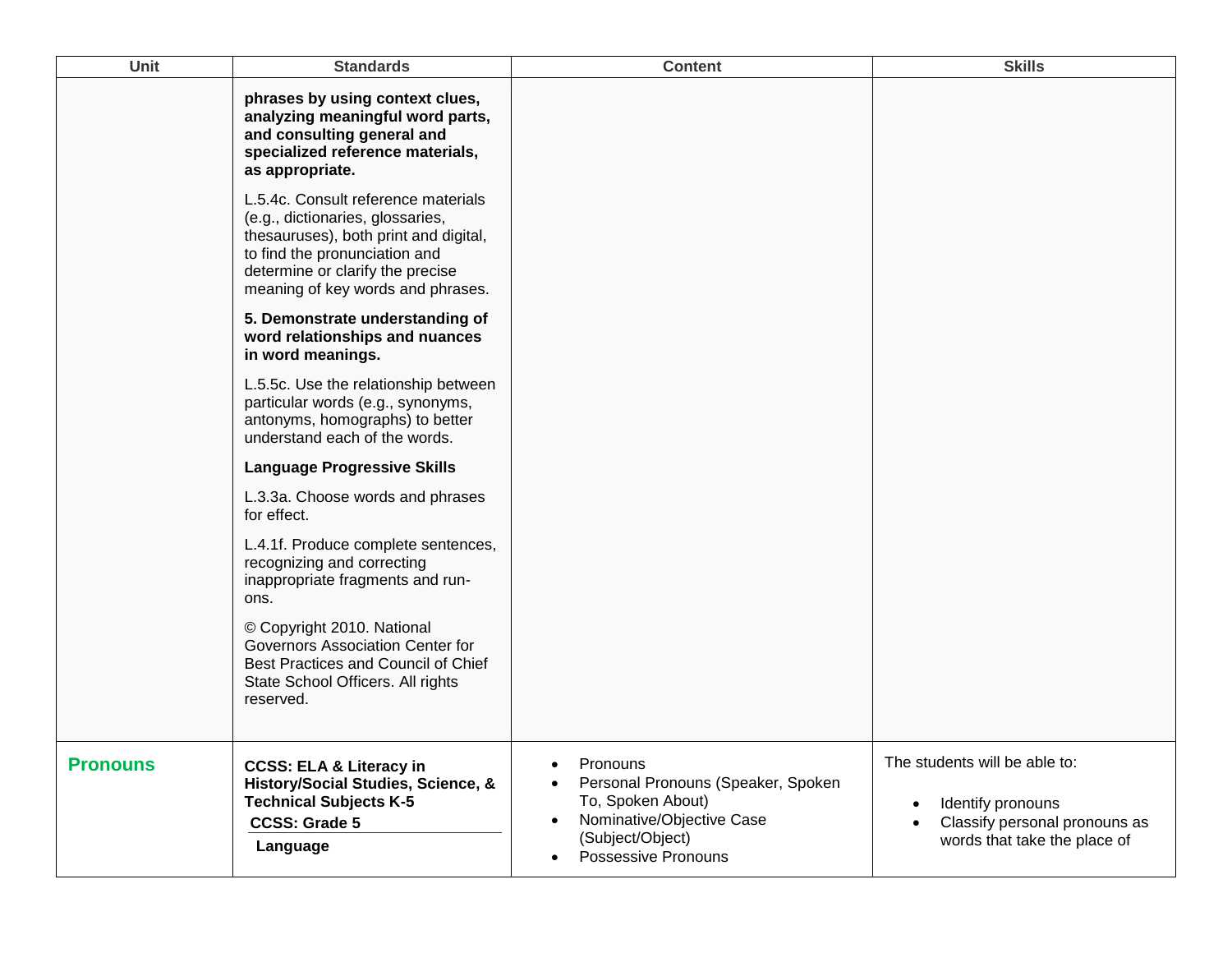| Unit | <b>Standards</b>                                                                                                                                                                                                                                     | <b>Content</b>                                                                             | <b>Skills</b>                                                                                                                                                                                       |
|------|------------------------------------------------------------------------------------------------------------------------------------------------------------------------------------------------------------------------------------------------------|--------------------------------------------------------------------------------------------|-----------------------------------------------------------------------------------------------------------------------------------------------------------------------------------------------------|
|      | <b>Conventions of Standard English</b><br>1. Demonstrate command of the<br>conventions of standard English<br>grammar and usage when writing<br>or speaking.                                                                                         | <b>Compound Personal Pronouns/Reflexive</b><br>Pronouns<br><b>Pronouns in Contractions</b> | nouns, to identify singular and<br>plural personal pronouns<br>Recognize that personal<br>$\bullet$<br>pronouns name the speaker,<br>the person spoken to, or the<br>person, place, or thing spoken |
|      | L.5.1. Demonstrate command of the<br>conventions of standard English<br>grammar and usage when writing or<br>speaking.                                                                                                                               |                                                                                            | about<br>Identify and use personal<br>pronouns in the nominative<br>case                                                                                                                            |
|      | L.5.1d. Recognize and correct<br>inappropriate shifts in verb tense.*                                                                                                                                                                                |                                                                                            | Identify and use pronouns as<br>$\bullet$<br>subjective complements                                                                                                                                 |
|      | 2. Demonstrate command of the<br>conventions of standard English<br>capitalization, punctuation, and<br>spelling when writing.                                                                                                                       |                                                                                            | Identify and use pronouns in the<br>$\bullet$<br>objective case<br>Identify and use nominative<br>$\bullet$<br>case and objective case<br>pronouns                                                  |
|      | L.5.2. Demonstrate command of the<br>conventions of standard English<br>capitalization, punctuation, and<br>spelling when writing.                                                                                                                   |                                                                                            | Identify and use pronouns in<br>$\bullet$<br>contractions<br>Identify and use compound<br>$\bullet$<br>personal pronouns                                                                            |
|      | L.5.2e. Spell grade-appropriate<br>words correctly, consulting<br>references as needed.                                                                                                                                                              |                                                                                            |                                                                                                                                                                                                     |
|      | <b>Knowledge of Language</b><br>3. Apply knowledge of language<br>to understand how language<br>functions in different contexts, to<br>make effective choices for<br>meaning or style, and to<br>comprehend more fully when<br>reading or listening. |                                                                                            |                                                                                                                                                                                                     |
|      | L.5.3. Use knowledge of language<br>and its conventions when writing,<br>speaking, reading, or listening.                                                                                                                                            |                                                                                            |                                                                                                                                                                                                     |
|      | L.5.3a. Expand, combine, and<br>reduce sentences for meaning,<br>reader/listener interest, and style.                                                                                                                                                |                                                                                            |                                                                                                                                                                                                     |
|      | <b>Language Progressive Skills</b>                                                                                                                                                                                                                   |                                                                                            |                                                                                                                                                                                                     |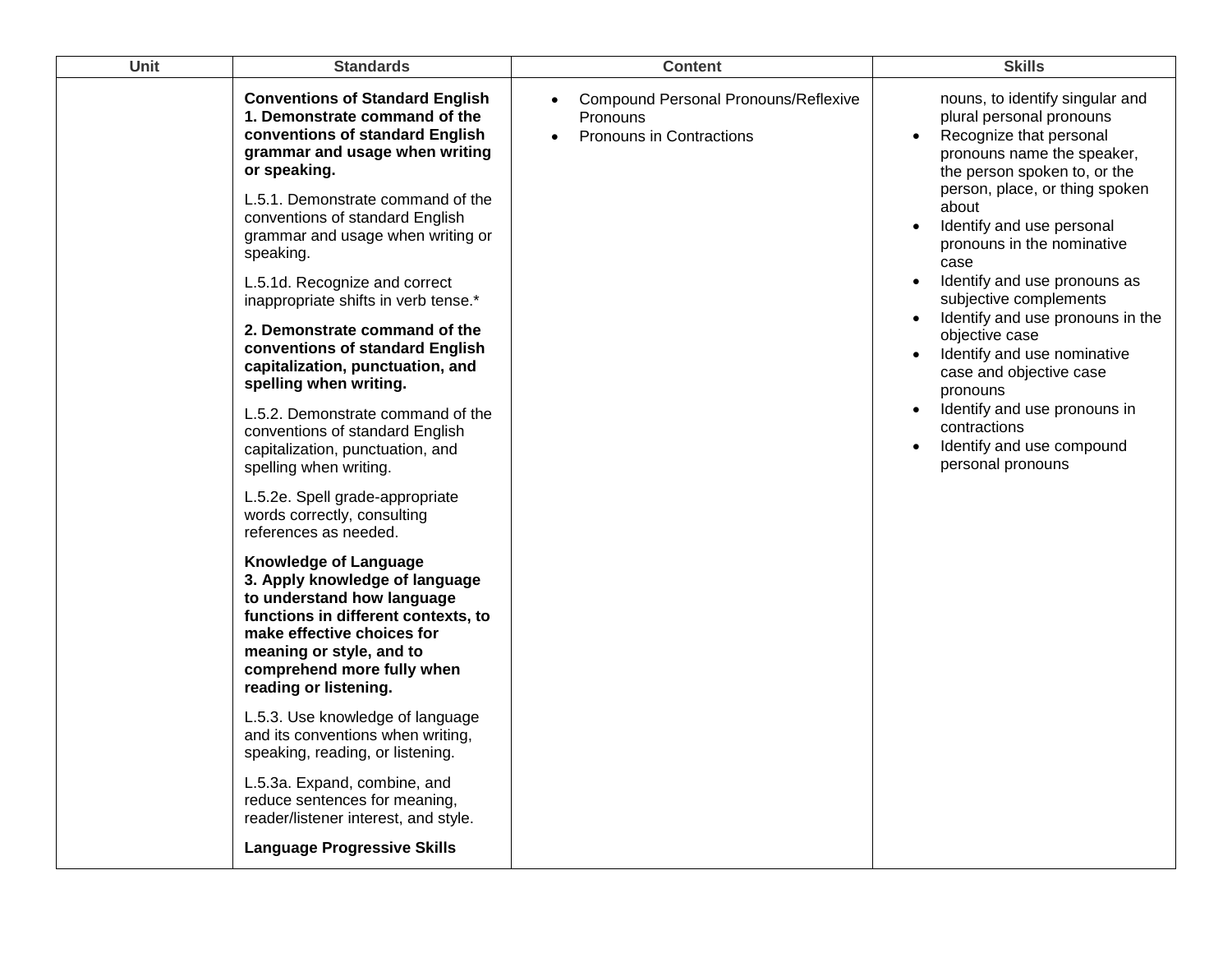| Unit              | <b>Standards</b>                                                                                                                                                                                                                                                                                                                                                                                                                                        | <b>Content</b>                                                                                                                                                                                                 | <b>Skills</b>                                                                                                                                                                                                                          |
|-------------------|---------------------------------------------------------------------------------------------------------------------------------------------------------------------------------------------------------------------------------------------------------------------------------------------------------------------------------------------------------------------------------------------------------------------------------------------------------|----------------------------------------------------------------------------------------------------------------------------------------------------------------------------------------------------------------|----------------------------------------------------------------------------------------------------------------------------------------------------------------------------------------------------------------------------------------|
| <b>Adjectives</b> | L.3.1f. Ensure subject-verb and<br>pronoun-antecedent agreement.<br>© Copyright 2010. National<br>Governors Association Center for<br>Best Practices and Council of Chief<br>State School Officers. All rights<br>reserved.<br><b>CCSS: ELA &amp; Literacy in</b><br>History/Social Studies, Science, &<br><b>Technical Subjects K-5</b><br><b>CCSS: Grade 5</b><br>Language<br><b>Conventions of Standard English</b><br>1. Demonstrate command of the | Adjectives<br><b>Descriptive Adjectives</b><br><b>Proper Adjectives</b><br><b>Limiting Adjectives</b><br>Definite/Indefinite Articles<br>$\bullet$<br><b>Demonstrative Adjectives</b><br>Possessive Adjectives | The students will be able to:<br>Identify descriptive and proper<br>adjectives<br>Identify definite and indefinite<br>articles as limiting adjectives, to<br>correctly use the definite and                                            |
|                   | conventions of standard English<br>grammar and usage when writing<br>or speaking.<br>L.5.1. Demonstrate command of the<br>conventions of standard English<br>grammar and usage when writing or                                                                                                                                                                                                                                                          | Possessive Adjectives and Contractions<br>(its vs. it's, your vs. you're, their vs.<br>they're)<br>Position of Adjectives<br><b>Adjective Complements</b><br>Degrees (positive, comparative,<br>superlative)   | indefinite articles<br>Identify demonstrative<br>adjectives and use them<br>correctly, to use possessive<br>adjectives to show ownership<br>Distinguish between possessive<br>adjectives and contractions.                             |
|                   | speaking.<br>2. Demonstrate command of the<br>conventions of standard English<br>capitalization, punctuation, and<br>spelling when writing.<br>L.5.2. Demonstrate command of the                                                                                                                                                                                                                                                                        |                                                                                                                                                                                                                | Identify and use limiting<br>adjectives that tell number<br>Classify adjectives as<br>$\bullet$<br>descriptive or limiting<br>Identify the proper position of an<br>$\bullet$<br>adjective in a sentence<br>Identify and use adjective |
|                   | conventions of standard English<br>capitalization, punctuation, and<br>spelling when writing.                                                                                                                                                                                                                                                                                                                                                           |                                                                                                                                                                                                                | complements correctly<br>Identify the three degrees of<br>comparison of adjectives Form<br>the comparative & superlative                                                                                                               |
|                   | L.5.2a. Use punctuation to separate<br>items in a series.*                                                                                                                                                                                                                                                                                                                                                                                              |                                                                                                                                                                                                                | degrees of an adjective                                                                                                                                                                                                                |
|                   | L.5.2e. Spell grade-appropriate<br>words correctly, consulting<br>references as needed.                                                                                                                                                                                                                                                                                                                                                                 |                                                                                                                                                                                                                |                                                                                                                                                                                                                                        |
|                   |                                                                                                                                                                                                                                                                                                                                                                                                                                                         |                                                                                                                                                                                                                |                                                                                                                                                                                                                                        |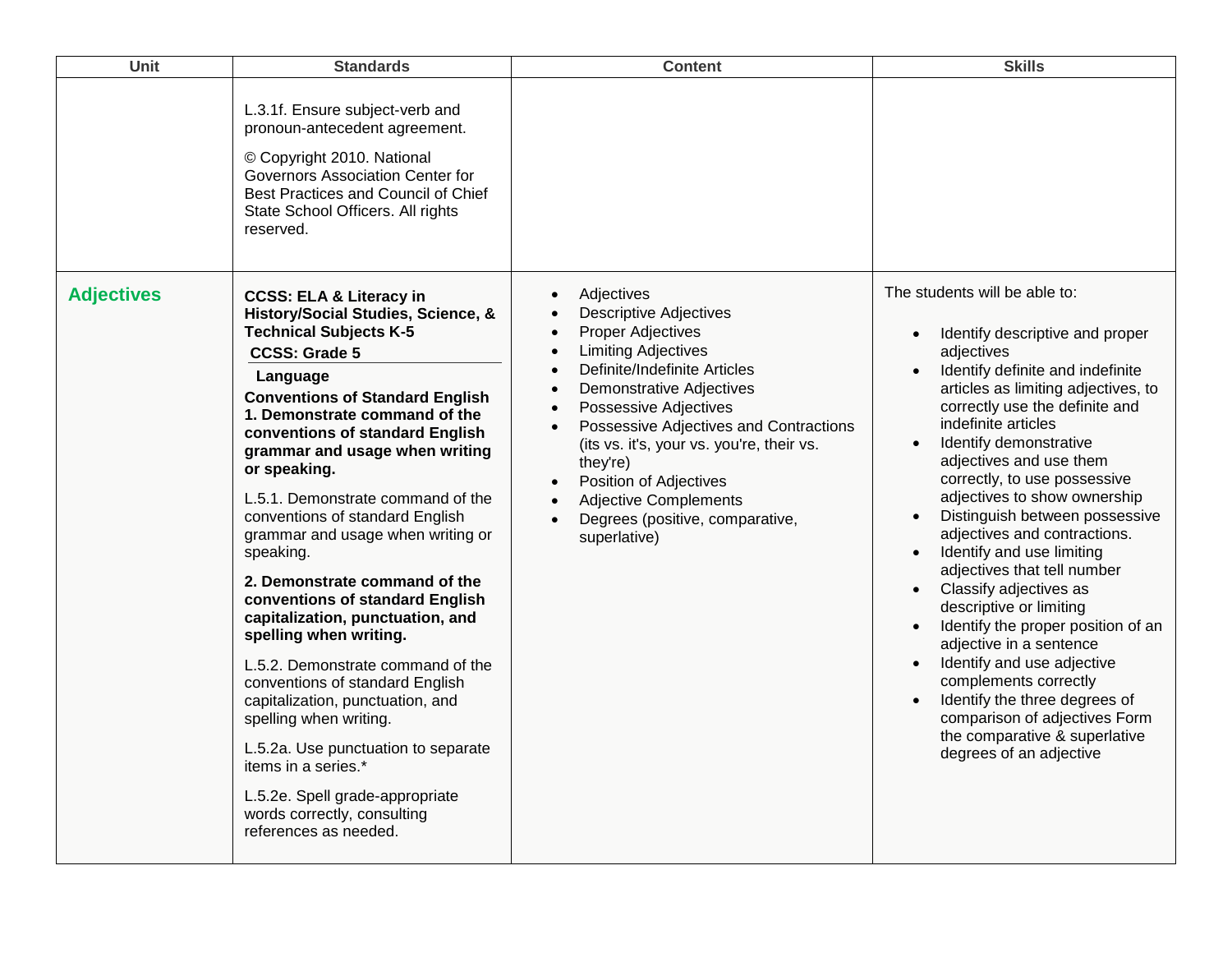| Unit | <b>Standards</b>                                                                                                                                                                                                                                                                         | <b>Content</b> | <b>Skills</b> |
|------|------------------------------------------------------------------------------------------------------------------------------------------------------------------------------------------------------------------------------------------------------------------------------------------|----------------|---------------|
|      | <b>Knowledge of Language</b><br>3. Apply knowledge of language<br>to understand how language<br>functions in different contexts, to<br>make effective choices for<br>meaning or style, and to<br>comprehend more fully when<br>reading or listening.                                     |                |               |
|      | L.5.3. Use knowledge of language<br>and its conventions when writing,<br>speaking, reading, or listening.                                                                                                                                                                                |                |               |
|      | L.5.3a. Expand, combine, and<br>reduce sentences for meaning,<br>reader/listener interest, and style.                                                                                                                                                                                    |                |               |
|      | <b>Vocabulary Acquisition and Use</b><br>4. Determine or clarify the<br>meaning of unknown and<br>multiple-meaning words and<br>phrases by using context clues,<br>analyzing meaningful word parts,<br>and consulting general and<br>specialized reference materials,<br>as appropriate. |                |               |
|      | L.5.4. Determine or clarify the<br>meaning of unknown and multiple-<br>meaning words and phrases based<br>on grade 5 reading and content,<br>choosing flexibly from a range of<br>strategies.                                                                                            |                |               |
|      | L.5.4b. Use common, grade-<br>appropriate Greek and Latin affixes<br>and roots as clues to the meaning of<br>a word (e.g., photograph,<br>photosynthesis).                                                                                                                               |                |               |
|      | L.5.4c. Consult reference materials<br>(e.g., dictionaries, glossaries,<br>thesauruses), both print and digital,<br>to find the pronunciation and                                                                                                                                        |                |               |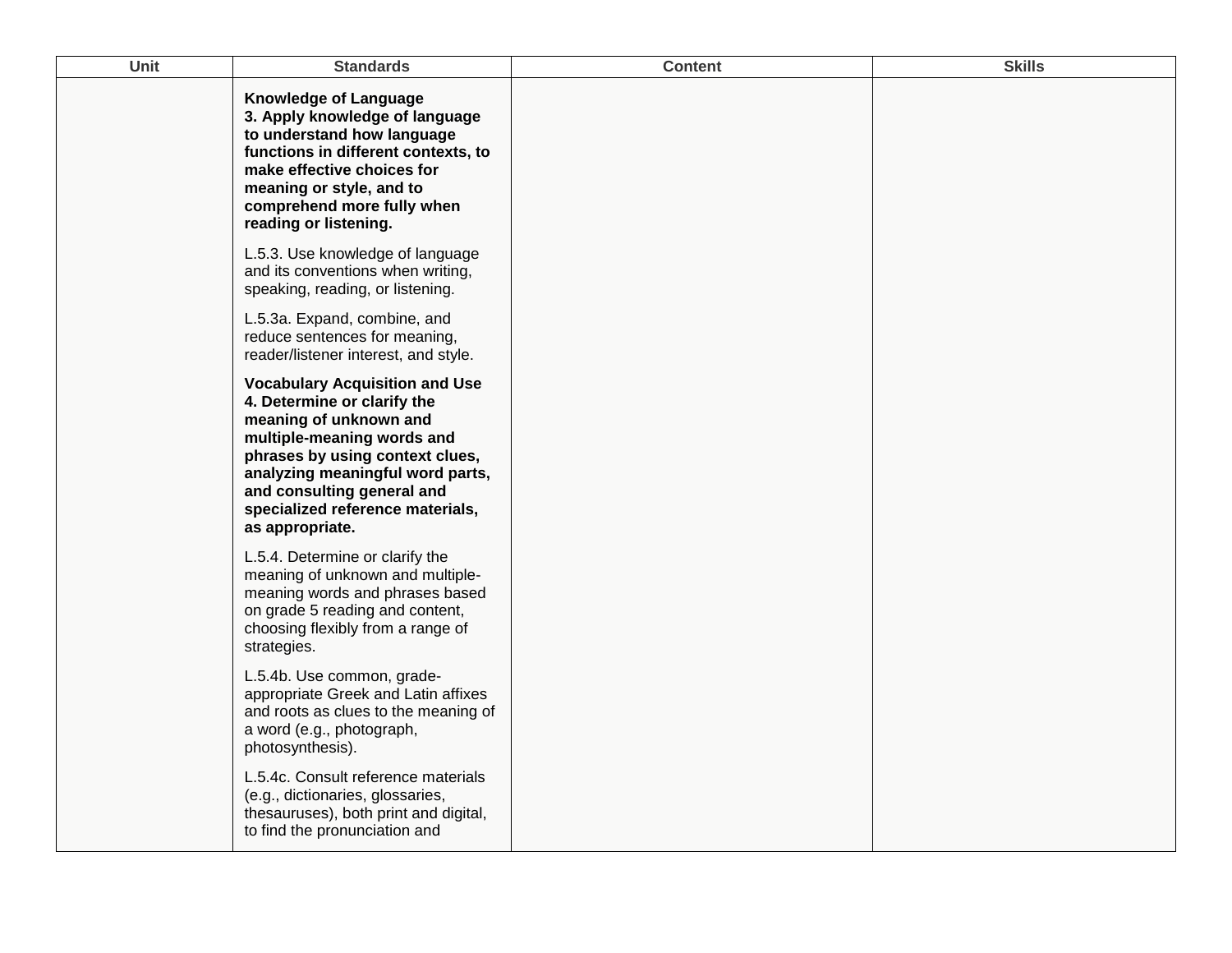| Unit         | <b>Standards</b>                                                                                                                                                                                                                                                                                                                                                                                                                                                                                                                                                                                                                                               | <b>Content</b>                                                                                                                                                                                                                                                                                                                                               | <b>Skills</b>                                                                                                                                                                                                                                                                                                                                                                                                                                   |
|--------------|----------------------------------------------------------------------------------------------------------------------------------------------------------------------------------------------------------------------------------------------------------------------------------------------------------------------------------------------------------------------------------------------------------------------------------------------------------------------------------------------------------------------------------------------------------------------------------------------------------------------------------------------------------------|--------------------------------------------------------------------------------------------------------------------------------------------------------------------------------------------------------------------------------------------------------------------------------------------------------------------------------------------------------------|-------------------------------------------------------------------------------------------------------------------------------------------------------------------------------------------------------------------------------------------------------------------------------------------------------------------------------------------------------------------------------------------------------------------------------------------------|
|              | determine or clarify the precise<br>meaning of key words and phrases.<br>5. Demonstrate understanding of<br>word relationships and nuances<br>in word meanings.<br>L.5.5c. Use the relationship between<br>particular words (e.g., synonyms,<br>antonyms, homographs) to better<br>understand each of the words.<br><b>Language Progressive Skills</b><br>L.3.3a. Choose words and phrases<br>for effect.<br>L.4.1g. Correctly use frequently<br>confused words (e.g., to/too/two;<br>there/their).<br>© Copyright 2010. National<br>Governors Association Center for<br>Best Practices and Council of Chief<br>State School Officers. All rights<br>reserved. |                                                                                                                                                                                                                                                                                                                                                              |                                                                                                                                                                                                                                                                                                                                                                                                                                                 |
| <b>Verbs</b> | <b>CCSS: ELA &amp; Literacy in</b><br>History/Social Studies, Science, &<br><b>Technical Subjects K-5</b><br><b>CCSS: Grade 5</b><br>Language<br><b>Conventions of Standard English</b><br>1. Demonstrate command of the<br>conventions of standard English<br>grammar and usage when writing<br>or speaking.<br>L.5.1. Demonstrate command of the<br>conventions of standard English<br>grammar and usage when writing or<br>speaking.                                                                                                                                                                                                                        | Verbs<br><b>Action/Being Verbs</b><br>Principal/Auxiliary Verbs (main/helping)<br><b>Verb Phrases</b><br>$\bullet$<br>Regular/Irregular Verbs<br>Principal Parts of Verbs (present, past,<br>$\bullet$<br>past participle)<br>Simple Tense (past, present, future)<br><b>Linking Verbs</b><br><b>Transitive/Intransitive Verbs</b><br>Subject/Verb Agreement | The students will be able to:<br>Identify verbs<br>Distinguish between action and<br>being verbs<br>Choose appropriate action<br>words when writing<br>Recognize that every complete<br>sentence has a verb<br>Recognize that a verb phrase<br>consists of a principal verb and<br>one or more auxiliary verbs<br>Identify a verb phrase in a<br>sentence<br>Identify verb phrases that are<br>separated in questions and<br>negative sentences |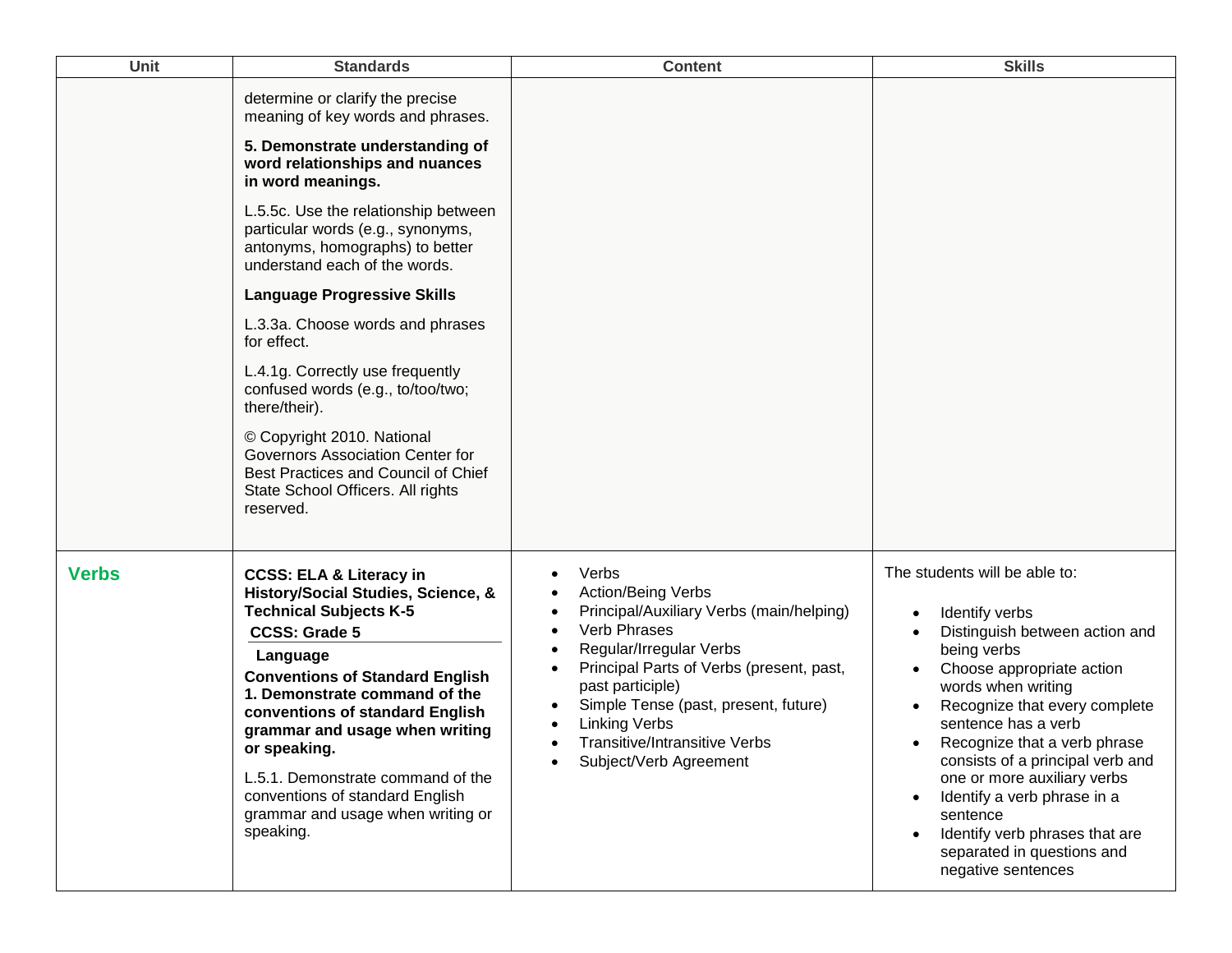| Unit | <b>Standards</b>                                                                                                                                                                                                                                     | <b>Content</b> | <b>Skills</b>                                                                                                                                                                                                                                                                                                                                                                                                                                                                           |
|------|------------------------------------------------------------------------------------------------------------------------------------------------------------------------------------------------------------------------------------------------------|----------------|-----------------------------------------------------------------------------------------------------------------------------------------------------------------------------------------------------------------------------------------------------------------------------------------------------------------------------------------------------------------------------------------------------------------------------------------------------------------------------------------|
|      | L.5.1b. Form and use the perfect<br>(e.g., I had walked; I have walked; I<br>will have walked) verb tenses.<br>L.5.1c. Use verb tense to convey<br>various times, sequences, states,<br>and conditions.                                              |                | Identify the 3 principal parts of a<br>verb<br>Recognize how the principal<br>$\bullet$<br>parts of a regular verb are<br>formed, understand that the<br>principal parts of irregular verbs<br>do not follow any specific rule<br>and must be learned individually                                                                                                                                                                                                                      |
|      | L.5.1d. Recognize and correct<br>inappropriate shifts in verb tense.*                                                                                                                                                                                |                | Identify the three simple tenses<br>Use the three simple tenses                                                                                                                                                                                                                                                                                                                                                                                                                         |
|      | 2. Demonstrate command of the<br>conventions of standard English<br>capitalization, punctuation, and<br>spelling when writing.                                                                                                                       |                | (past, present, and future)<br>correctly<br>Understand the function of<br>linking verbs                                                                                                                                                                                                                                                                                                                                                                                                 |
|      | L.5.2. Demonstrate command of the<br>conventions of standard English<br>capitalization, punctuation, and<br>spelling when writing.                                                                                                                   |                | Identify the subjective<br>complement in a sentence, to<br>use subjective complements<br>correctly in sentences<br>Identify transitive and<br>intransitive verbs, to use<br>transitive and intransitive verbs<br>correctly in sentences<br>Recognize that a subject and<br>verb must agree, to use is, are,<br>am, was, were, doesn't, and<br>don't in a sentence<br>Identify the principal parts of<br>troublesome irregular verbs, to<br>use troublesome irregular verbs<br>correctly |
|      | <b>Knowledge of Language</b><br>3. Apply knowledge of language<br>to understand how language<br>functions in different contexts, to<br>make effective choices for<br>meaning or style, and to<br>comprehend more fully when<br>reading or listening. |                |                                                                                                                                                                                                                                                                                                                                                                                                                                                                                         |
|      | L.5.3. Use knowledge of language<br>and its conventions when writing,<br>speaking, reading, or listening.                                                                                                                                            |                |                                                                                                                                                                                                                                                                                                                                                                                                                                                                                         |
|      | L.5.3a. Expand, combine, and<br>reduce sentences for meaning,<br>reader/listener interest, and style.                                                                                                                                                |                |                                                                                                                                                                                                                                                                                                                                                                                                                                                                                         |
|      | <b>Language Progressive Skills</b>                                                                                                                                                                                                                   |                |                                                                                                                                                                                                                                                                                                                                                                                                                                                                                         |
|      | L.3.1f. Ensure subject-verb and<br>pronoun-antecedent agreement.                                                                                                                                                                                     |                |                                                                                                                                                                                                                                                                                                                                                                                                                                                                                         |
|      | L.3.3a. Choose words and phrases<br>for effect.                                                                                                                                                                                                      |                |                                                                                                                                                                                                                                                                                                                                                                                                                                                                                         |
|      | L.4.1f. Produce complete sentences,<br>recognizing and correcting                                                                                                                                                                                    |                |                                                                                                                                                                                                                                                                                                                                                                                                                                                                                         |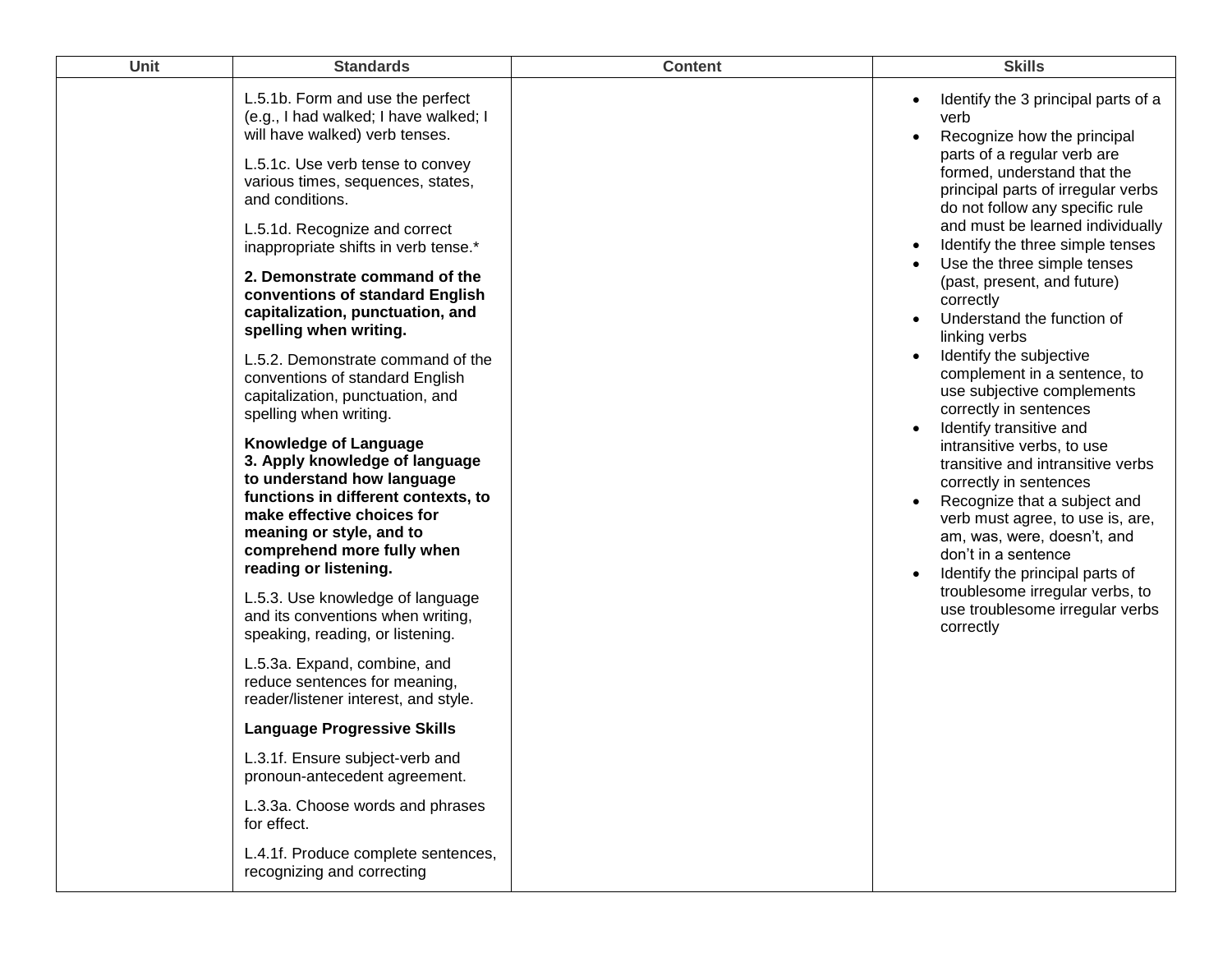| <b>Unit</b>    | <b>Standards</b>                                                                                                                                                                                                                                                                                                                                                                                                                                                                                                                                                                                                                                                                                                                                                                                                                                                                     | <b>Content</b>                                                                                                                                                                                                                 | <b>Skills</b>                                                                                                                                                                                                                                                                                                                                                                                 |
|----------------|--------------------------------------------------------------------------------------------------------------------------------------------------------------------------------------------------------------------------------------------------------------------------------------------------------------------------------------------------------------------------------------------------------------------------------------------------------------------------------------------------------------------------------------------------------------------------------------------------------------------------------------------------------------------------------------------------------------------------------------------------------------------------------------------------------------------------------------------------------------------------------------|--------------------------------------------------------------------------------------------------------------------------------------------------------------------------------------------------------------------------------|-----------------------------------------------------------------------------------------------------------------------------------------------------------------------------------------------------------------------------------------------------------------------------------------------------------------------------------------------------------------------------------------------|
|                | inappropriate fragments and run-<br>ons.<br>L.4.1g. Correctly use frequently<br>confused words (e.g., to/too/two;<br>there/their).<br>© Copyright 2010. National<br>Governors Association Center for<br>Best Practices and Council of Chief<br>State School Officers. All rights<br>reserved.                                                                                                                                                                                                                                                                                                                                                                                                                                                                                                                                                                                        |                                                                                                                                                                                                                                |                                                                                                                                                                                                                                                                                                                                                                                               |
| <b>Adverbs</b> | <b>CCSS: ELA &amp; Literacy in</b><br>History/Social Studies, Science, &<br><b>Technical Subjects K-5</b><br><b>CCSS: Grade 5</b><br>Language<br><b>Conventions of Standard English</b><br>1. Demonstrate command of the<br>conventions of standard English<br>grammar and usage when writing<br>or speaking.<br>L.5.1. Demonstrate command of the<br>conventions of standard English<br>grammar and usage when writing or<br>speaking.<br><b>Knowledge of Language</b><br>3. Apply knowledge of language<br>to understand how language<br>functions in different contexts, to<br>make effective choices for<br>meaning or style, and to<br>comprehend more fully when<br>reading or listening.<br>L.5.3. Use knowledge of language<br>and its conventions when writing,<br>speaking, reading, or listening.<br><b>Vocabulary Acquisition and Use</b><br>4. Determine or clarify the | Adverbs<br>$\bullet$<br>Adverbs of time, place, manner<br>$\bullet$<br>Adverbs that Compare (positive,<br>$\bullet$<br>comparative, superlative)<br>Correct use of Adverbs (troublesome<br>$\bullet$<br>words good/well, etc.) | The students will be able to:<br>Identify adverbs<br>$\bullet$<br>Identify adverbs of time, place<br>and manner, to use adverbs<br>correctly in speech and writing<br>identify adverbs that compare<br>Use adverbs that compare<br>correctly in speech and writing<br>Use the correct forms of<br>irregular adverbs that compare<br>Use commonly confused<br>adverbs and adjectives correctly |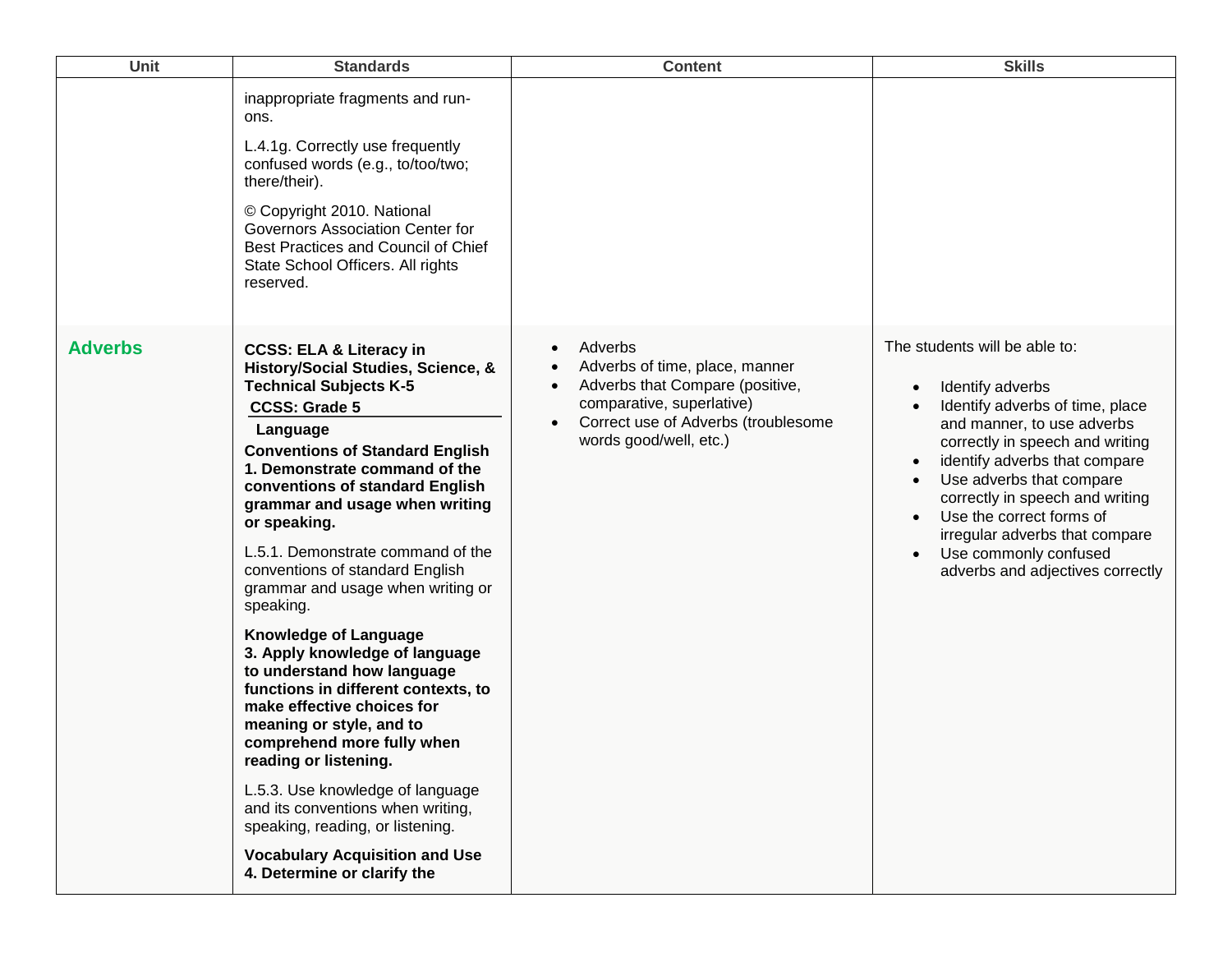| <b>Unit</b>                                                          | <b>Standards</b>                                                                                                                                                                                                                                                                                                                                                                    | <b>Content</b>                                                                                                                                                                                                                                                | <b>Skills</b>                                                                                                                                                                                                                                                                                                                                    |
|----------------------------------------------------------------------|-------------------------------------------------------------------------------------------------------------------------------------------------------------------------------------------------------------------------------------------------------------------------------------------------------------------------------------------------------------------------------------|---------------------------------------------------------------------------------------------------------------------------------------------------------------------------------------------------------------------------------------------------------------|--------------------------------------------------------------------------------------------------------------------------------------------------------------------------------------------------------------------------------------------------------------------------------------------------------------------------------------------------|
|                                                                      | meaning of unknown and<br>multiple-meaning words and<br>phrases by using context clues,<br>analyzing meaningful word parts,<br>and consulting general and<br>specialized reference materials,<br>as appropriate.                                                                                                                                                                    |                                                                                                                                                                                                                                                               |                                                                                                                                                                                                                                                                                                                                                  |
|                                                                      | L.5.4. Determine or clarify the<br>meaning of unknown and multiple-<br>meaning words and phrases based<br>on grade 5 reading and content,<br>choosing flexibly from a range of<br>strategies.                                                                                                                                                                                       |                                                                                                                                                                                                                                                               |                                                                                                                                                                                                                                                                                                                                                  |
|                                                                      | <b>Language Progressive Skills</b>                                                                                                                                                                                                                                                                                                                                                  |                                                                                                                                                                                                                                                               |                                                                                                                                                                                                                                                                                                                                                  |
|                                                                      | L.3.3a. Choose words and phrases<br>for effect.                                                                                                                                                                                                                                                                                                                                     |                                                                                                                                                                                                                                                               |                                                                                                                                                                                                                                                                                                                                                  |
|                                                                      | L.4.1g. Correctly use frequently<br>confused words (e.g., to/too/two;<br>there/their).                                                                                                                                                                                                                                                                                              |                                                                                                                                                                                                                                                               |                                                                                                                                                                                                                                                                                                                                                  |
|                                                                      | © Copyright 2010. National<br>Governors Association Center for<br>Best Practices and Council of Chief<br>State School Officers. All rights<br>reserved.                                                                                                                                                                                                                             |                                                                                                                                                                                                                                                               |                                                                                                                                                                                                                                                                                                                                                  |
| <b>Prepositions,</b><br><b>Conjunctions,</b><br><b>Interjections</b> | <b>CCSS: ELA &amp; Literacy in</b><br>History/Social Studies, Science, &<br><b>Technical Subjects K-5</b><br><b>CCSS: Grade 5</b><br>Language<br><b>Conventions of Standard English</b><br>1. Demonstrate command of the<br>conventions of standard English<br>grammar and usage when writing<br>or speaking.<br>L.5.1a. Explain the function of<br>conjunctions, prepositions, and | Prepositions<br><b>Prepositional Phrases</b><br>Adjectival/Adverbial Phrases<br>Conjunctions<br><b>Compound Subjects/Predicates</b><br><b>Compound Direct Objects</b><br><b>Compound Subjective Complements</b><br><b>Compound Sentences</b><br>Interjections | The students will be able to:<br>Identify prepositions,<br>$\bullet$<br>conjunctions, and interjections<br>identify prepositional phrases<br>and prepositions in sentences,<br>to choose the correct<br>preposition to complete a<br>sentence<br>Identify adjectival phrases in<br>sentences<br>Write sentences containing<br>adjectival phrases |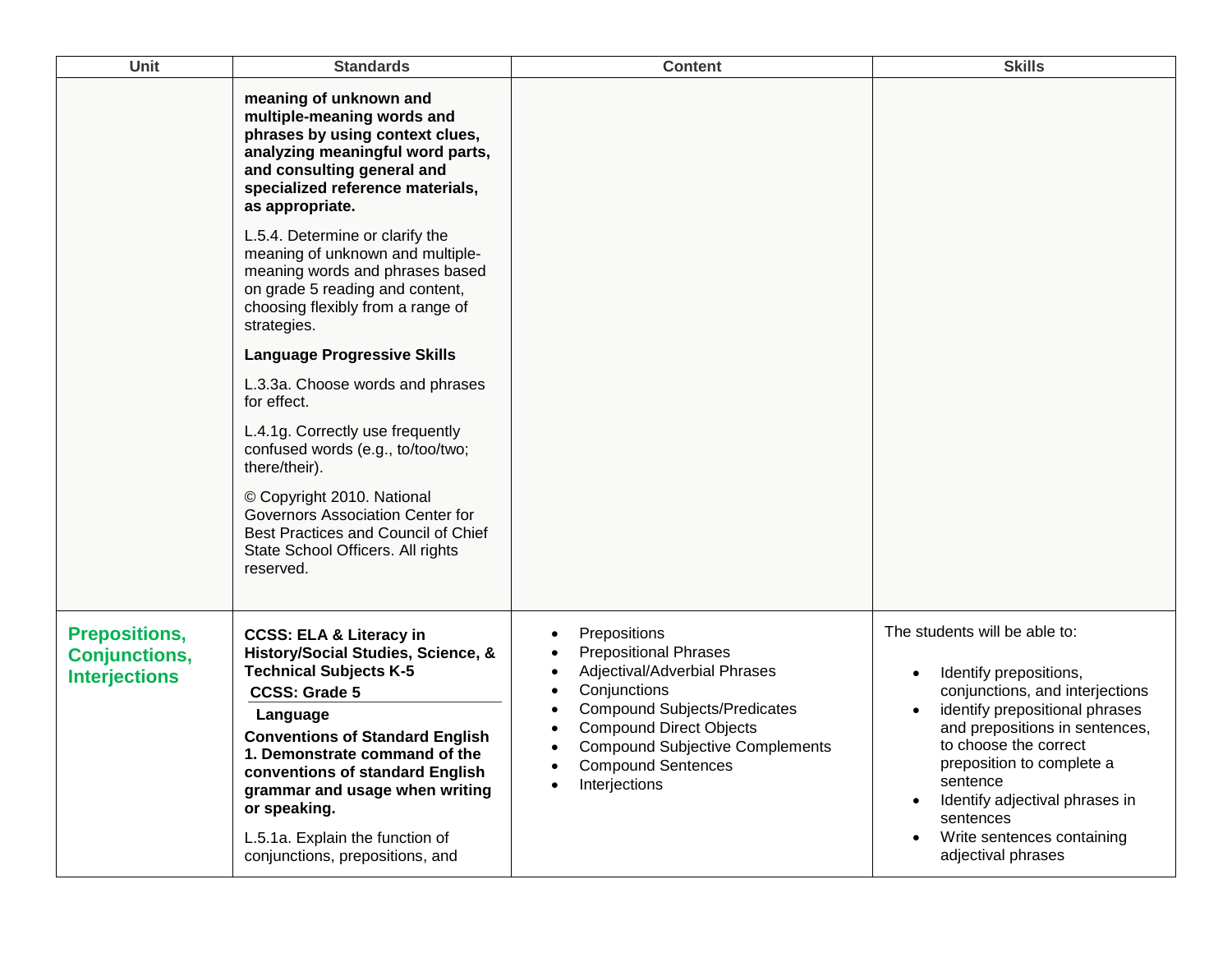| Unit                                     | <b>Standards</b>                                                                                                                                                                                                                                                                                                                                                                                                                                                                                                                                                                                                                                                                                                                                                                                                                                                                                                                                                                                                                                                      | <b>Content</b>                                                                                                                                                                                                                                                     | <b>Skills</b>                                                                                                                                                                                                                                                                                                                                                                                                                                                                                                                                                                                                                           |
|------------------------------------------|-----------------------------------------------------------------------------------------------------------------------------------------------------------------------------------------------------------------------------------------------------------------------------------------------------------------------------------------------------------------------------------------------------------------------------------------------------------------------------------------------------------------------------------------------------------------------------------------------------------------------------------------------------------------------------------------------------------------------------------------------------------------------------------------------------------------------------------------------------------------------------------------------------------------------------------------------------------------------------------------------------------------------------------------------------------------------|--------------------------------------------------------------------------------------------------------------------------------------------------------------------------------------------------------------------------------------------------------------------|-----------------------------------------------------------------------------------------------------------------------------------------------------------------------------------------------------------------------------------------------------------------------------------------------------------------------------------------------------------------------------------------------------------------------------------------------------------------------------------------------------------------------------------------------------------------------------------------------------------------------------------------|
|                                          | interjections in general and their<br>function in particular sentences.<br>L.5.1e. Use correlative conjunctions<br>(e.g., either/or, neither/nor).<br>2. Demonstrate command of the<br>conventions of standard English<br>capitalization, punctuation, and<br>spelling when writing.<br>L.5.2. Demonstrate command of the<br>conventions of standard English<br>capitalization, punctuation, and<br>spelling when writing.<br>L.5.2b. Use a comma to separate an<br>introductory element from the rest of<br>the sentence.<br>L.5.2c. Use a comma to set off the<br>words yes and no (e.g., Yes, thank<br>you), to set off a tag question from<br>the rest of the sentence (e.g., It's<br>true, isn't it?), and to indicate direct<br>address (e.g., Is that you, Steve?).<br><b>Language Progressive Skills</b><br>L.4.1g. Correctly use frequently<br>confused words (e.g., to/too/two;<br>there/their).<br>© Copyright 2010. National<br>Governors Association Center for<br>Best Practices and Council of Chief<br>State School Officers. All rights<br>reserved. |                                                                                                                                                                                                                                                                    | Identify adverbial phrases in<br>sentences<br>Write sentences containing<br>adverbial phrases<br>Identify conjunctions connecting<br>subjects and predicates<br>Write conjunctions to form<br>compound subjects and<br>predicates<br>Identify conjunctions connecting<br>$\bullet$<br>direct objects and sentences<br>Write conjunctions to connect<br>$\bullet$<br>direct objects and sentences<br>Identify interjections and the<br>emotions they express, to write<br>interjections to complete<br>sentences<br>Combine simple sentences into<br>$\bullet$<br>one sentence, using commas<br>and the conjunctions and, or,<br>and but |
| <b>Capitalization</b><br>and Punctuation | <b>CCSS: ELA &amp; Literacy in</b><br>History/Social Studies, Science, &<br><b>Technical Subjects K-5</b><br><b>CCSS: Grade 5</b><br>Language                                                                                                                                                                                                                                                                                                                                                                                                                                                                                                                                                                                                                                                                                                                                                                                                                                                                                                                         | Period Rules (declarative/imperative,<br>$\bullet$<br>abbreviations, initials)<br>Comma Rules (words in a series, after<br>$\bullet$<br>salutation and complimentary close,<br>dates, addresses, geographical names,<br>direct address, introductory words, direct | The students will be able to:<br>Identify period rules, comma<br>$\bullet$<br>rules, punctuation rules<br>Use a period to mark the end of<br>a declarative or imperative                                                                                                                                                                                                                                                                                                                                                                                                                                                                |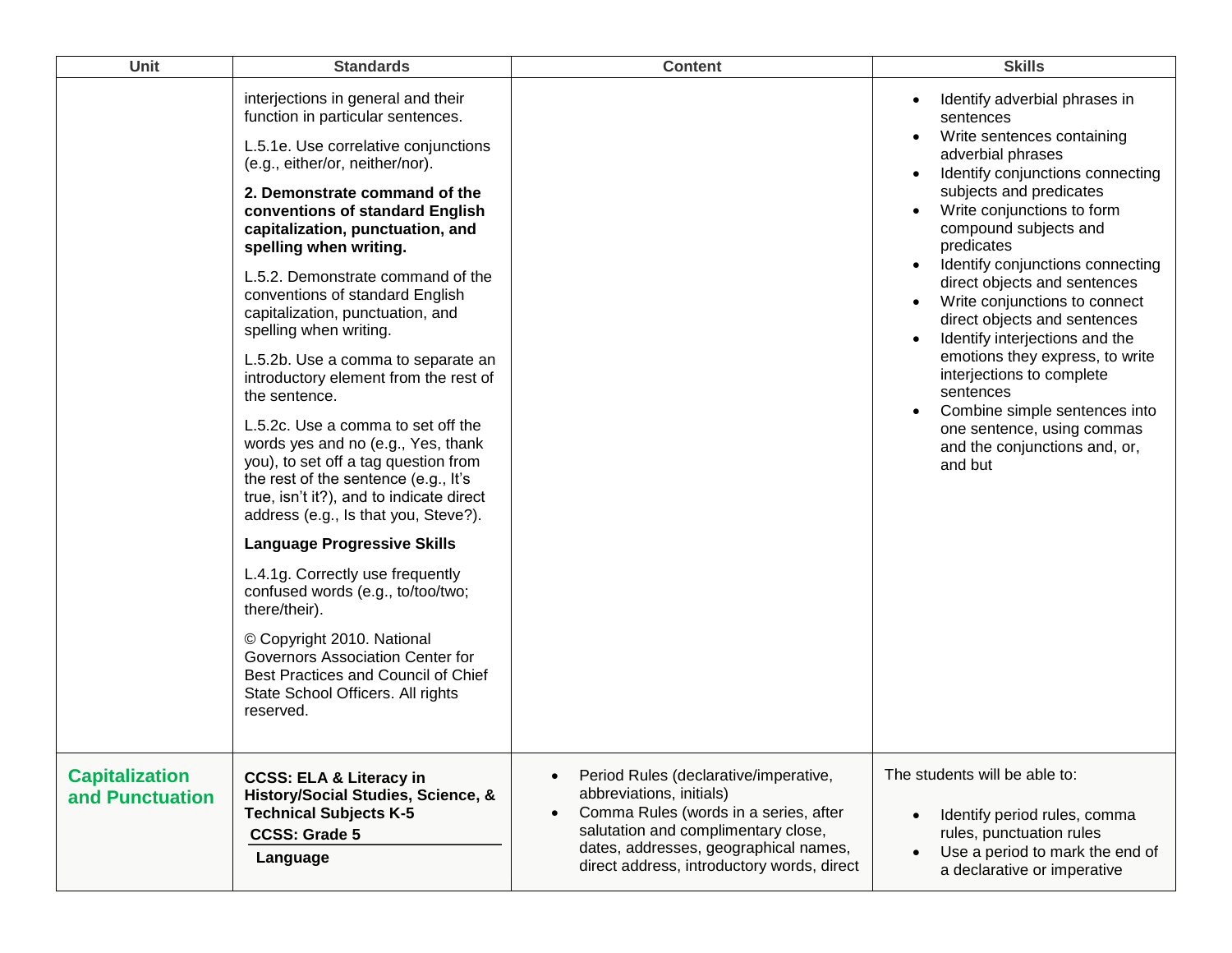| <b>Unit</b> | <b>Standards</b>                                                                                                                                                                                                                                                                       | <b>Content</b>                                                                                                                                                                                                          | <b>Skills</b>                                                                                                                                                                                                                                                                                                                                                                           |
|-------------|----------------------------------------------------------------------------------------------------------------------------------------------------------------------------------------------------------------------------------------------------------------------------------------|-------------------------------------------------------------------------------------------------------------------------------------------------------------------------------------------------------------------------|-----------------------------------------------------------------------------------------------------------------------------------------------------------------------------------------------------------------------------------------------------------------------------------------------------------------------------------------------------------------------------------------|
|             | <b>Conventions of Standard English</b><br>1. Demonstrate command of the<br>conventions of standard English<br>grammar and usage when writing<br>or speaking.<br>L.5.1. Demonstrate command of the<br>conventions of standard English<br>grammar and usage when writing or<br>speaking. | quotations, before conjunctions in<br>compound sentences)<br><b>Exclamation Point</b><br>$\bullet$<br><b>Question Mark</b><br>Apostrophe (possession, contractions)<br><b>Quotation Marks</b><br><b>Capital Letters</b> | sentence, to use a period after<br>initials and certain abbreviation<br>Use a comma correctly in a<br>sentence<br>Use a comma after the greeting<br>and closing in a social letter<br>Use exclamation points and<br>question marks correctly<br>Use apostrophes correctly to<br>show ownership and in<br>contractions<br>Use quotation marks correctly<br>Use capital letters correctly |
|             | 2. Demonstrate command of the<br>conventions of standard English<br>capitalization, punctuation, and<br>spelling when writing.                                                                                                                                                         |                                                                                                                                                                                                                         |                                                                                                                                                                                                                                                                                                                                                                                         |
|             | L.5.2. Demonstrate command of the<br>conventions of standard English<br>capitalization, punctuation, and<br>spelling when writing.                                                                                                                                                     |                                                                                                                                                                                                                         |                                                                                                                                                                                                                                                                                                                                                                                         |
|             | L.5.2a. Use punctuation to separate<br>items in a series.*                                                                                                                                                                                                                             |                                                                                                                                                                                                                         |                                                                                                                                                                                                                                                                                                                                                                                         |
|             | L.5.2b. Use a comma to separate an<br>introductory element from the rest of<br>the sentence.                                                                                                                                                                                           |                                                                                                                                                                                                                         |                                                                                                                                                                                                                                                                                                                                                                                         |
|             | L.5.2c. Use a comma to set off the<br>words yes and no (e.g., Yes, thank<br>you), to set off a tag question from<br>the rest of the sentence (e.g., It's<br>true, isn't it?), and to indicate direct<br>address (e.g., Is that you, Steve?).                                           |                                                                                                                                                                                                                         |                                                                                                                                                                                                                                                                                                                                                                                         |
|             | L.5.2d. Use underlining, quotation<br>marks, or italics to indicate titles of<br>works.                                                                                                                                                                                                |                                                                                                                                                                                                                         |                                                                                                                                                                                                                                                                                                                                                                                         |
|             | L.5.2e. Spell grade-appropriate<br>words correctly, consulting<br>references as needed.                                                                                                                                                                                                |                                                                                                                                                                                                                         |                                                                                                                                                                                                                                                                                                                                                                                         |
|             | <b>Knowledge of Language</b><br>3. Apply knowledge of language<br>to understand how language<br>functions in different contexts, to                                                                                                                                                    |                                                                                                                                                                                                                         |                                                                                                                                                                                                                                                                                                                                                                                         |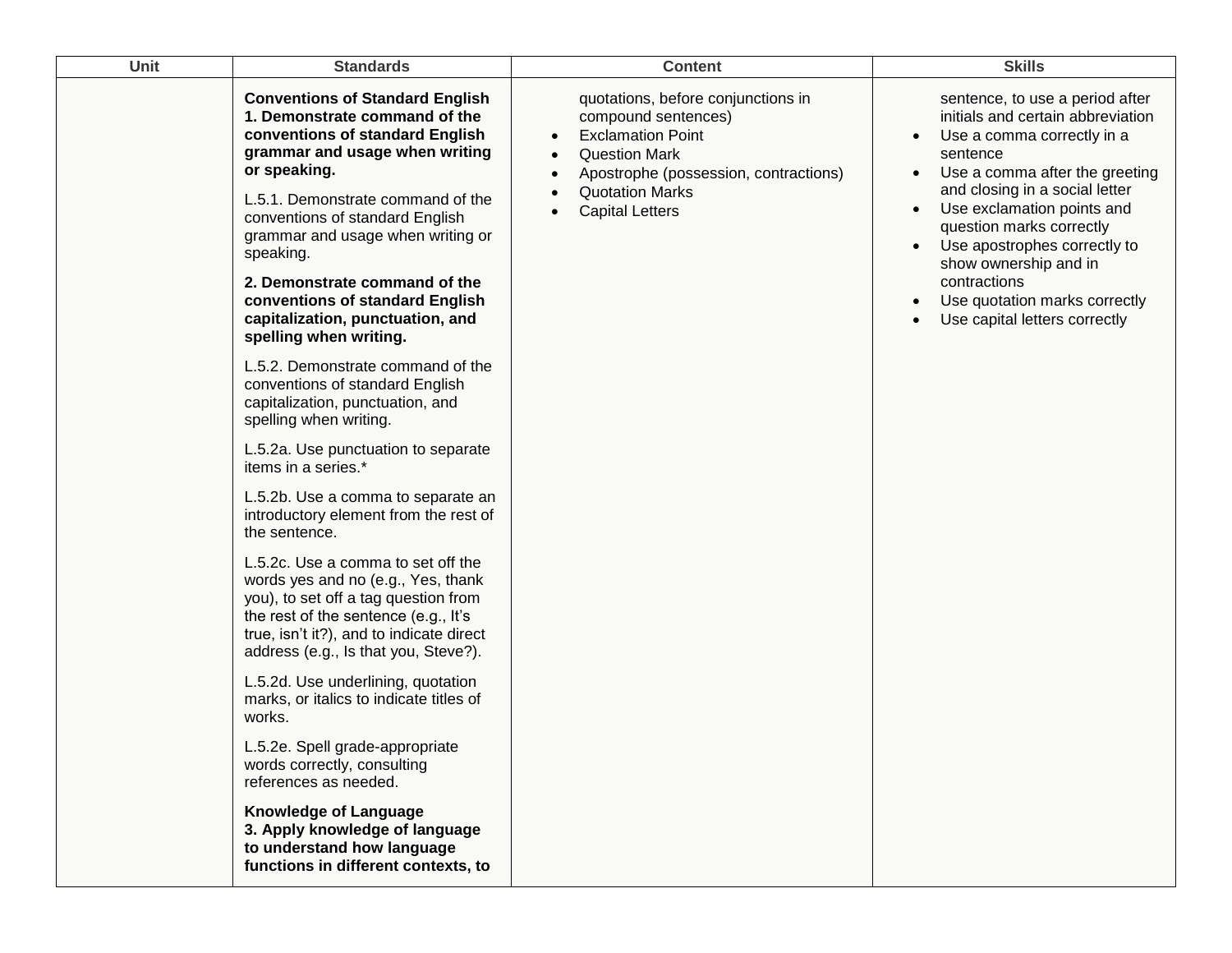| Unit                                                                | <b>Standards</b>                                                                                                                                                                                                                                                                                                                                                                                                                        | <b>Content</b>                                         | <b>Skills</b>                                                                                                                                                                                                                                                                                                                                                                                                                                                    |
|---------------------------------------------------------------------|-----------------------------------------------------------------------------------------------------------------------------------------------------------------------------------------------------------------------------------------------------------------------------------------------------------------------------------------------------------------------------------------------------------------------------------------|--------------------------------------------------------|------------------------------------------------------------------------------------------------------------------------------------------------------------------------------------------------------------------------------------------------------------------------------------------------------------------------------------------------------------------------------------------------------------------------------------------------------------------|
|                                                                     | make effective choices for<br>meaning or style, and to<br>comprehend more fully when<br>reading or listening.                                                                                                                                                                                                                                                                                                                           |                                                        |                                                                                                                                                                                                                                                                                                                                                                                                                                                                  |
|                                                                     | L.5.3. Use knowledge of language<br>and its conventions when writing,<br>speaking, reading, or listening.                                                                                                                                                                                                                                                                                                                               |                                                        |                                                                                                                                                                                                                                                                                                                                                                                                                                                                  |
|                                                                     | <b>Language Progressive Skills</b>                                                                                                                                                                                                                                                                                                                                                                                                      |                                                        |                                                                                                                                                                                                                                                                                                                                                                                                                                                                  |
|                                                                     | L.4.1f. Produce complete sentences,<br>recognizing and correcting<br>inappropriate fragments and run-<br>ons.                                                                                                                                                                                                                                                                                                                           |                                                        |                                                                                                                                                                                                                                                                                                                                                                                                                                                                  |
|                                                                     | L.4.3b. Choose punctuation for<br>effect.                                                                                                                                                                                                                                                                                                                                                                                               |                                                        |                                                                                                                                                                                                                                                                                                                                                                                                                                                                  |
|                                                                     | © Copyright 2010. National<br>Governors Association Center for<br>Best Practices and Council of Chief<br>State School Officers. All rights<br>reserved.                                                                                                                                                                                                                                                                                 |                                                        |                                                                                                                                                                                                                                                                                                                                                                                                                                                                  |
| Grammar<br>Review,<br><b>Application, and</b><br><b>Diagramming</b> | <b>CCSS: ELA &amp; Literacy in</b><br>History/Social Studies, Science, &<br><b>Technical Subjects K-5</b><br><b>CCSS: Grade 5</b><br>Language<br><b>Conventions of Standard English</b><br>1. Demonstrate command of the<br>conventions of standard English<br>grammar and usage when writing<br>or speaking.<br>L.5.1. Demonstrate command of the<br>conventions of standard English<br>grammar and usage when writing or<br>speaking. | Parts of Speech<br>$\bullet$<br>Format for diagramming | The students will be able to:<br>Identify the parts of speech<br>$\bullet$<br>Understand parts of a sentence<br>Distinguish the purpose of a<br>word in a sentence (subject,<br>direct object, object of the<br>preposition, subjective<br>complement)<br>Analyzes the sentence to<br>determine the kind of sentence<br>and the sentence pattern<br>Analyzes the sentence to<br>determine the complete subject<br>and predicate<br>Applies knowledge of sentence |
|                                                                     | L.5.1a. Explain the function of<br>conjunctions, prepositions, and                                                                                                                                                                                                                                                                                                                                                                      |                                                        | $\bullet$<br>structure to help analyze,<br>classify, and write sentences                                                                                                                                                                                                                                                                                                                                                                                         |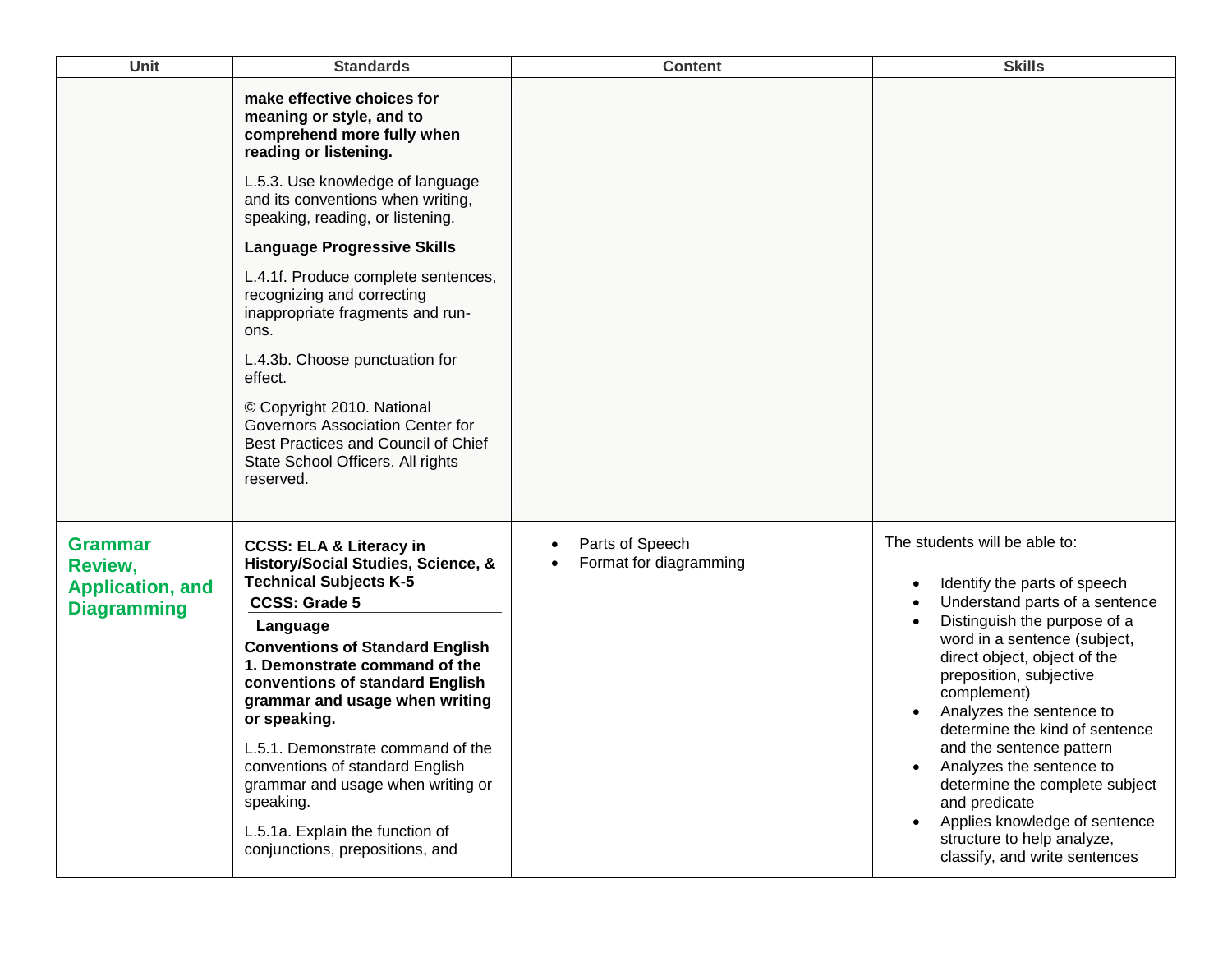| Unit | <b>Standards</b>                                                                                                                                                                                                                                                | <b>Content</b> | <b>Skills</b>                                                                                                                                                                                                                                                                                                                                                           |
|------|-----------------------------------------------------------------------------------------------------------------------------------------------------------------------------------------------------------------------------------------------------------------|----------------|-------------------------------------------------------------------------------------------------------------------------------------------------------------------------------------------------------------------------------------------------------------------------------------------------------------------------------------------------------------------------|
|      | interjections in general and their<br>function in particular sentences.<br>L.5.1b. Form and use the perfect<br>(e.g., I had walked; I have walked; I<br>will have walked) verb tenses.<br>L.5.1c. Use verb tense to convey<br>various times, sequences, states, |                | Applies grammar vocabulary to<br>expand sentences, using<br>adjectives, adverbs, prep<br>phrases, etc.<br>Evaluates his own writing and<br>the writing of other students<br>based on following correct<br>sentence structure<br>Applies grammar vocabulary to<br>expand sentences, using<br>adjectives, adverbs, prep<br>phrases, etc.<br>Applies grammar vocabulary to |
|      | and conditions.<br>L.5.1d. Recognize and correct<br>inappropriate shifts in verb tense.*                                                                                                                                                                        |                |                                                                                                                                                                                                                                                                                                                                                                         |
|      | L.5.1e. Use correlative conjunctions<br>(e.g., either/or, neither/nor).                                                                                                                                                                                         |                | revise sentences, using                                                                                                                                                                                                                                                                                                                                                 |
|      | 2. Demonstrate command of the<br>conventions of standard English<br>capitalization, punctuation, and<br>spelling when writing.                                                                                                                                  |                | synonyms, antonyms, word<br>changes, added words, and<br>deleted words<br>Evaluates the connection<br>between grammar and writing,<br>using this knowledge to write,<br>revise, and edit his writing and<br>the writing of others<br>Applies knowledge of sentence<br>structure to write sentences,<br>paragraphs, and essays                                           |
|      | L.5.2. Demonstrate command of the<br>conventions of standard English<br>capitalization, punctuation, and<br>spelling when writing.                                                                                                                              |                |                                                                                                                                                                                                                                                                                                                                                                         |
|      | L.5.2a. Use punctuation to separate<br>items in a series.*                                                                                                                                                                                                      |                |                                                                                                                                                                                                                                                                                                                                                                         |
|      | L.5.2b. Use a comma to separate an<br>introductory element from the rest of<br>the sentence.                                                                                                                                                                    |                |                                                                                                                                                                                                                                                                                                                                                                         |
|      | L.5.2c. Use a comma to set off the<br>words yes and no (e.g., Yes, thank<br>you), to set off a tag question from<br>the rest of the sentence (e.g., It's<br>true, isn't it?), and to indicate direct<br>address (e.g., Is that you, Steve?).                    |                |                                                                                                                                                                                                                                                                                                                                                                         |
|      | L.5.2d. Use underlining, quotation<br>marks, or italics to indicate titles of<br>works.                                                                                                                                                                         |                |                                                                                                                                                                                                                                                                                                                                                                         |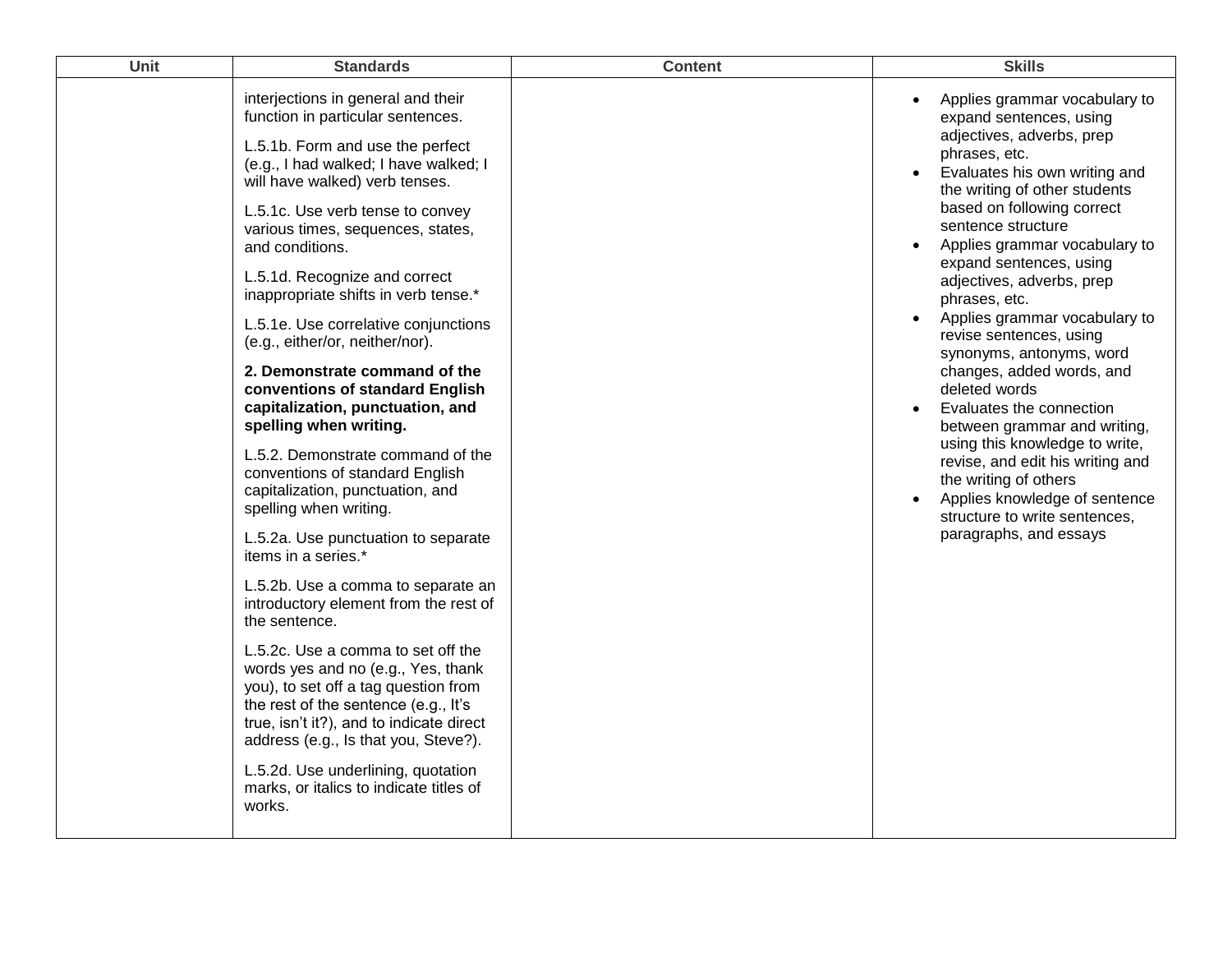| <b>Unit</b> | <b>Standards</b>                                                                                                                                                                                                                                                                         | <b>Content</b> | <b>Skills</b> |
|-------------|------------------------------------------------------------------------------------------------------------------------------------------------------------------------------------------------------------------------------------------------------------------------------------------|----------------|---------------|
|             | L.5.2e. Spell grade-appropriate<br>words correctly, consulting<br>references as needed.                                                                                                                                                                                                  |                |               |
|             | <b>Knowledge of Language</b><br>3. Apply knowledge of language<br>to understand how language<br>functions in different contexts, to<br>make effective choices for<br>meaning or style, and to<br>comprehend more fully when<br>reading or listening.                                     |                |               |
|             | L.5.3. Use knowledge of language<br>and its conventions when writing,<br>speaking, reading, or listening.                                                                                                                                                                                |                |               |
|             | L.5.3a. Expand, combine, and<br>reduce sentences for meaning,<br>reader/listener interest, and style.                                                                                                                                                                                    |                |               |
|             | <b>Vocabulary Acquisition and Use</b><br>4. Determine or clarify the<br>meaning of unknown and<br>multiple-meaning words and<br>phrases by using context clues,<br>analyzing meaningful word parts,<br>and consulting general and<br>specialized reference materials,<br>as appropriate. |                |               |
|             | L.5.4. Determine or clarify the<br>meaning of unknown and multiple-<br>meaning words and phrases based<br>on grade 5 reading and content,<br>choosing flexibly from a range of<br>strategies.                                                                                            |                |               |
|             | L.5.4b. Use common, grade-<br>appropriate Greek and Latin affixes<br>and roots as clues to the meaning of<br>a word (e.g., photograph,<br>photosynthesis).                                                                                                                               |                |               |
|             | L.5.4c. Consult reference materials<br>(e.g., dictionaries, glossaries,                                                                                                                                                                                                                  |                |               |